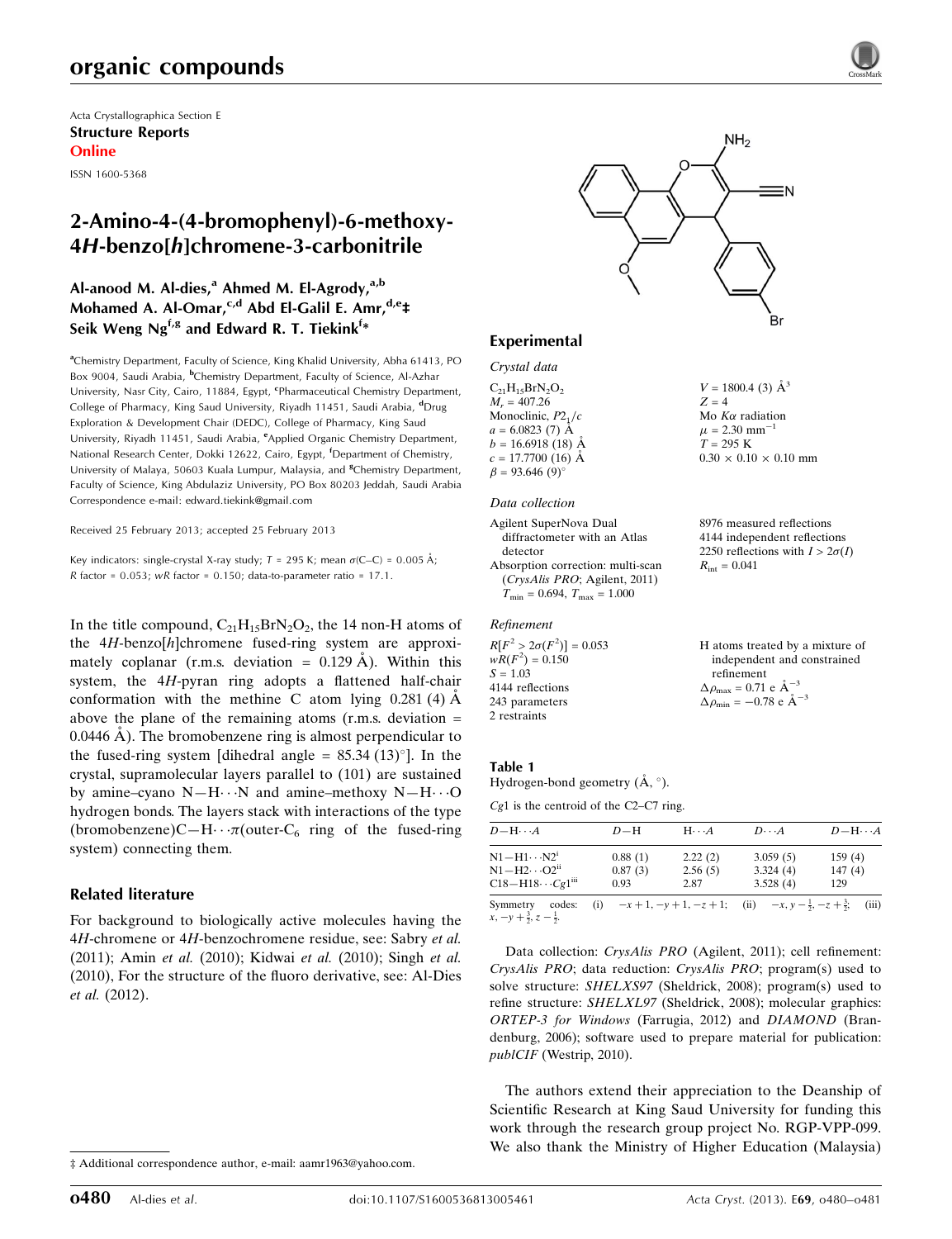for funding structural studies through the High-Impact Research scheme (UM.C/HIR-MOHE/SC/12).

Supplementary data and figures for this paper are available from the IUCr electronic archives (Reference: HB7048).

#### References

Agilent (2011). CrysAlis PRO[. Agilent Technologies, Yarnton, England.](https://scripts.iucr.org/cgi-bin/cr.cgi?rm=pdfbb&cnor=hb7048&bbid=BB1) [Al-Dies, A.-A. M., Amr, A.-G. E., El-Agrody, A. M., Chia, T. S. & Fun, H.-K.](https://scripts.iucr.org/cgi-bin/cr.cgi?rm=pdfbb&cnor=hb7048&bbid=BB2) (2012). Acta Cryst. E68[, o1934–o1935.](https://scripts.iucr.org/cgi-bin/cr.cgi?rm=pdfbb&cnor=hb7048&bbid=BB2)

- [Amin, K. M., Kamel, M. M., Anwar, M. M., Khedr, M. & Syam, Y. M. \(2010\).](https://scripts.iucr.org/cgi-bin/cr.cgi?rm=pdfbb&cnor=hb7048&bbid=BB3) [Eur. J. Med. Chem.](https://scripts.iucr.org/cgi-bin/cr.cgi?rm=pdfbb&cnor=hb7048&bbid=BB3) 45, 2117–2131.
- Brandenburg, K. (2006). DIAMOND[. Crystal Impact GbR, Bonn, Germany.](https://scripts.iucr.org/cgi-bin/cr.cgi?rm=pdfbb&cnor=hb7048&bbid=BB4) [Farrugia, L. J. \(2012\).](https://scripts.iucr.org/cgi-bin/cr.cgi?rm=pdfbb&cnor=hb7048&bbid=BB5) J. Appl. Cryst. 45, 849–854.
- [Kidwai, M., Poddar, R., Bhardwaj, S., Singh, S. & Mehta Luthra, P. \(2010\).](https://scripts.iucr.org/cgi-bin/cr.cgi?rm=pdfbb&cnor=hb7048&bbid=BB6) Eur. [J. Med. Chem.](https://scripts.iucr.org/cgi-bin/cr.cgi?rm=pdfbb&cnor=hb7048&bbid=BB6) 45, 5031–5038.
- [Sabry, N. M., Mohamed, H. M., Khattab, E. S. A. E. H., Motlaq, S. S. & El-](https://scripts.iucr.org/cgi-bin/cr.cgi?rm=pdfbb&cnor=hb7048&bbid=BB7)[Agrody, A. M. \(2011\).](https://scripts.iucr.org/cgi-bin/cr.cgi?rm=pdfbb&cnor=hb7048&bbid=BB7) Eur. J. Med. Chem. 46, 765–772.
- [Sheldrick, G. M. \(2008\).](https://scripts.iucr.org/cgi-bin/cr.cgi?rm=pdfbb&cnor=hb7048&bbid=BB8) Acta Cryst. A64, 112–122.
- [Singh, O. M., Devi, N. S., Thokchom, D. S. & Sharma, G. J. \(2010\).](https://scripts.iucr.org/cgi-bin/cr.cgi?rm=pdfbb&cnor=hb7048&bbid=BB9) Eur. J. Med. Chem. 45[, 2250–2257.](https://scripts.iucr.org/cgi-bin/cr.cgi?rm=pdfbb&cnor=hb7048&bbid=BB9)
- [Westrip, S. P. \(2010\).](https://scripts.iucr.org/cgi-bin/cr.cgi?rm=pdfbb&cnor=hb7048&bbid=BB10) J. Appl. Cryst. 43, 920–925.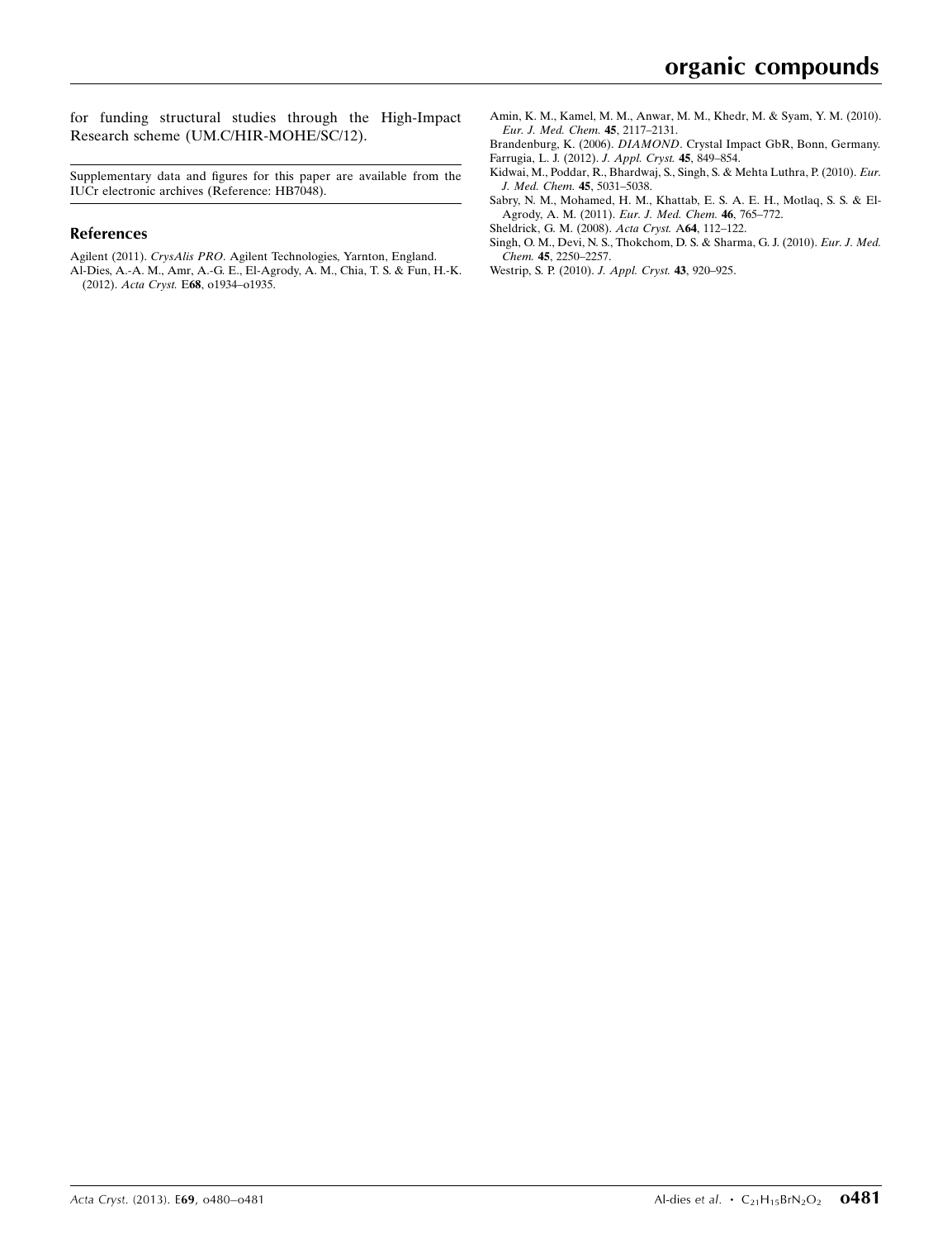# **supporting information**

*Acta Cryst.* (2013). E**69**, o480–o481 [doi:10.1107/S1600536813005461]

# **2-Amino-4-(4-bromophenyl)-6-methoxy-4***H***-benzo[***h***]chromene-3-carbonitrile**

# **Al-anood M. Al-dies, Ahmed M. El-Agrody, Mohamed A. Al-Omar, Abd El-Galil E. Amr, Seik Weng Ng and Edward R. T. Tiekink**

### **S1. Comment**

Nitrogen-containing heterocyclic compounds having a 4*H*-chromene or 4*H*-benzochromene residue are often found in biologically active molecules (Amin *et al.*, 2010; Kidwai *et al.*, 2010; Singh *et al.*, 2010). As part of our on-going program investigating the chemistry of 4*H*-pyran derivatives (Sabry *et al.*, 2011), we now report the synthesis of the title compound, (I), and its crystal structure.

In (I), Fig. 1, the 4*H*-pyran ring approximates a half-chair conformation with the methine-C11 atom lying 0.281 (4) Å out of the least-squares plane defined by the remaining atoms (O1,C1,C10,C12,C13) which has a r.m.s. deviation of 0.0446 Å. Nevertheless, the 14 non-hydrogen atoms comprising the sequence of three six-membered rings of the 4*H*benzo[*h*]chromene residue approximate a plane with the r.m.s. deviation of the fitted atoms being 0.129 Å. The bromobenzene ring forms a dihedral angle of 85.34 (13)° with this plane, indicating an almost perpendicular relationship. The methoxy group is co-planar with the ring to which it is connected as seen in the value of the C14—O2—C8—C7 torsion angle of 177.4 (3)°. The overall structure resembles closely the recently reported fluoro derivative (Al-Dies *et al.*, 2012).

In the crystal packing, amine- $N$ — $H \cdot \cdot N$ (cyano) hydrogen bonds between centrosymmetrically related molecules lead to dimeric aggregates, stabilized by 12-membered  $\{\cdot\cdot\cdot HNC_3N\}$  synthons, which are connected into a supramolecular layer parallel to (1 0 1) by amine-*N*—*H*···*O*(methoxy) hydrogen bonds, Fig. 2 and Table 1. Layers stack with the main interactions between them being of the type (bromobenzene)C—H···*π*(outer-C6 ring of the fused ring system), Fig. 3 and Table 1.

#### **S2. Experimental**

A solution of 4-methoxy-1-naphthol (0.01 mol) in EtOH (30 ml) was treated with *α*-cyano-*p*-bromocinnamonitrile (0.01 mol) and piperidine (0.5 ml). The reaction mixture was heated until complete precipitation occurred (reaction time: 60 min). The solid product which formed was collected by filtration and recrystallized from ethanol to give the title compound as yellow prisms; *M*. pt: 503–504 K.

#### **S3. Refinement**

The C-bound H atoms were geometrically placed (C—H =  $0.93-0.98$  Å) and refined as riding with  $U_{iso}(H) = 1.2-$ 1.5*Ueq*(C). The N-bound H atoms were refined with the distance restraint N—H = 0.88±0.01 Å and with free *U*eq.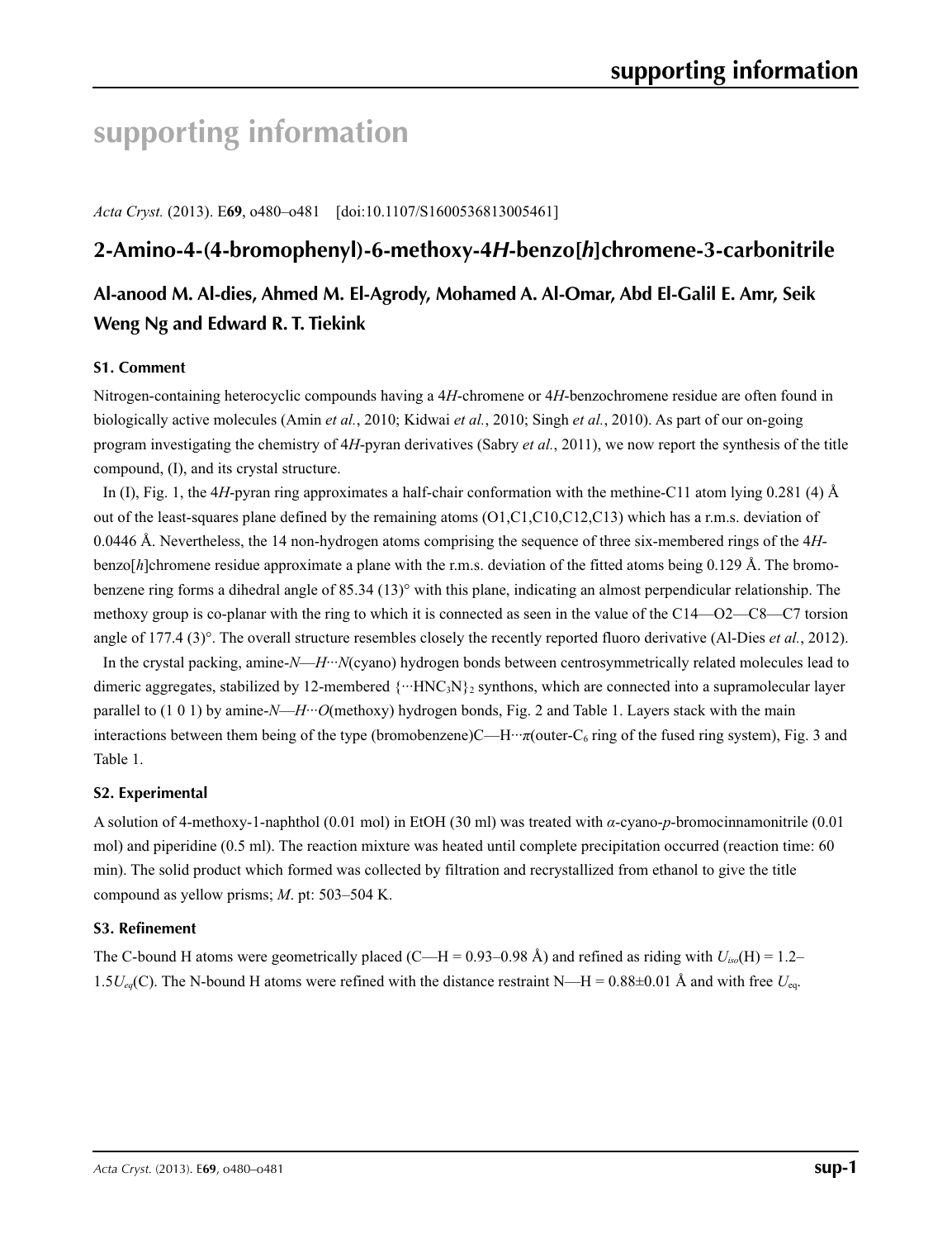

## **Figure 1**

The molecular structure of (I) showing displacement ellipsoids at the 35% probability level.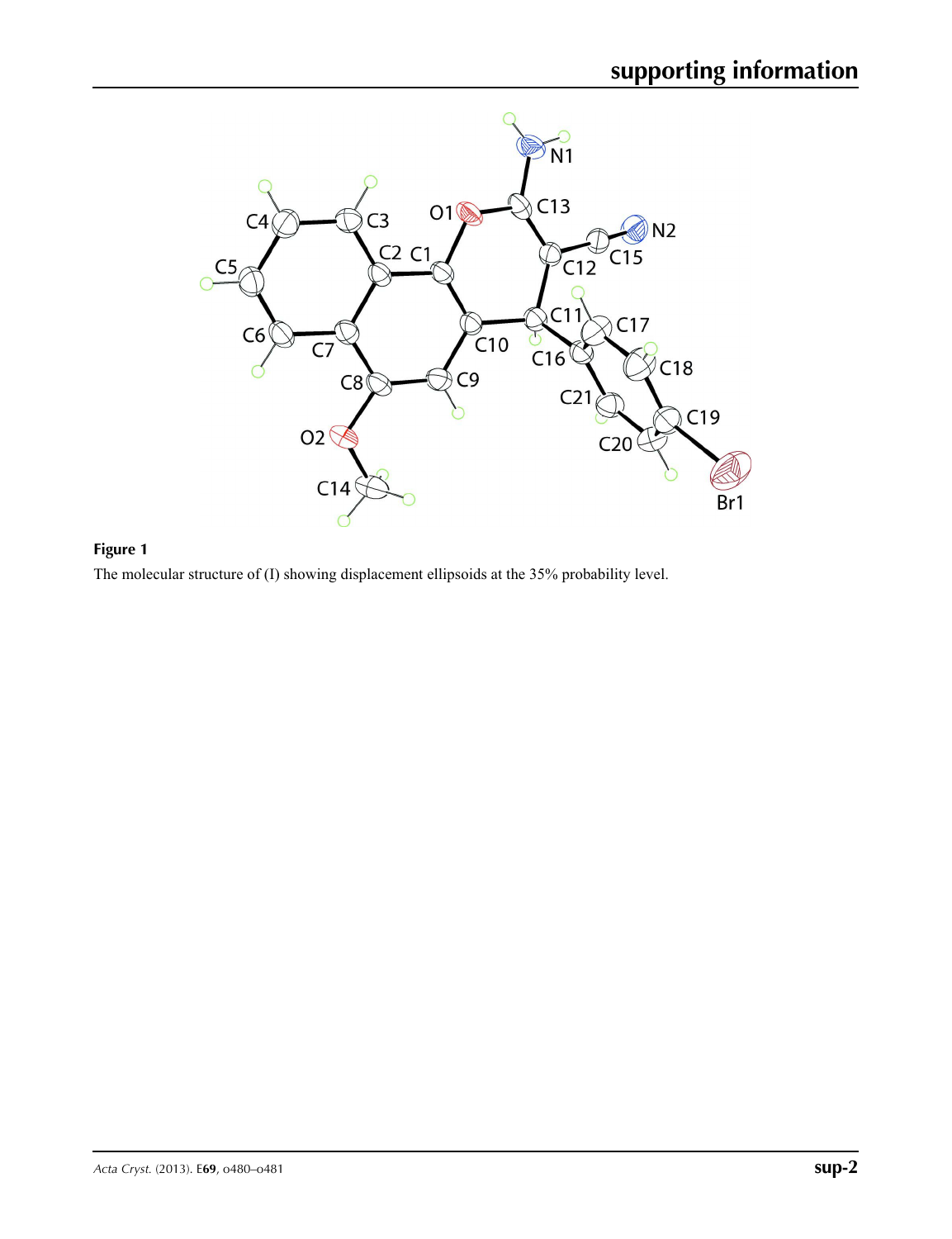

## **Figure 2**

A view of the supramolecular layer parallel to (1 0 1) in (I). The N—H···N and N—H···O hydrogen bonds are shown as blue and orange dashed lines, respectively.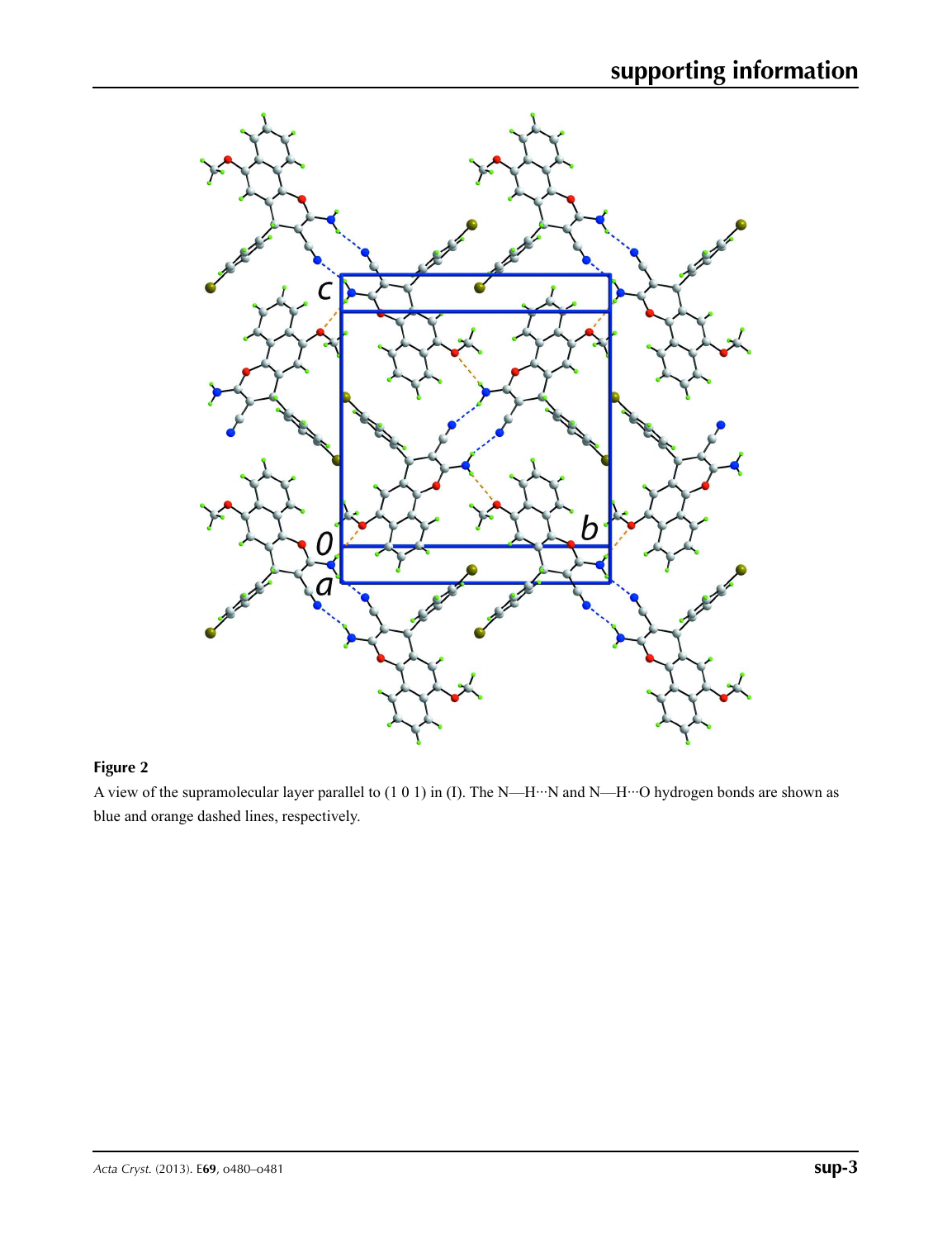

### **Figure 3**

View in projection down the *b* axis of the crystal packing in (I). The N—H···N, N—H···O and C—H···*π* interactions are shown as blue, orange and purple dashed lines, respectively. One layer has been highlighted in space-filling mode.

## **2-Amino-4-(4-bromophenyl)-6-methoxy-4***H***-benzo[***h***]chromene-3-carbonitrile**

*Crystal data*  $C_{21}H_{15}BrN_2O_2$  $M_r = 407.26$ Monoclinic, *P*21/*c* Hall symbol: -P 2ybc  $a = 6.0823(7)$  Å  $b = 16.6918(18)$  Å  $c = 17.7700$  (16) Å  $\beta$  = 93.646 (9)<sup>°</sup>  $V = 1800.4$  (3)  $\AA$ <sup>3</sup>  $Z = 4$ 

#### *Data collection*

| Agilent SuperNova Dual                                 | $T_{\min} = 0$ .     |
|--------------------------------------------------------|----------------------|
| diffractometer with an Atlas detector                  | 8976 m               |
| Radiation source: SuperNova (Mo) X-ray                 | $4144$ in            |
| Source                                                 | 2250 re              |
| Mirror monochromator                                   | $R_{\rm int} = 0.0$  |
| Detector resolution: $10.4041$ pixels mm <sup>-1</sup> | $\theta_{\rm max}=2$ |
| $\omega$ scan                                          | $h = -7-$            |
| Absorption correction: multi-scan                      | $k = -15$            |
| (CrysAlis PRO; Agilent, 2011)                          | $l = -22$            |
|                                                        |                      |

#### *Refinement*

Refinement on *F*<sup>2</sup> Least-squares matrix: full  $R[F^2 > 2\sigma(F^2)] = 0.053$  $wR(F^2) = 0.150$ *S* = 1.03 4144 reflections 243 parameters 2 restraints Primary atom site location: structure-invariant direct methods

 $F(000) = 824$  $D_x = 1.502$  Mg m<sup>-3</sup> Mo *Kα* radiation, *λ* = 0.71073 Å Cell parameters from 1634 reflections  $\theta$  = 3.4–27.5°  $\mu$  = 2.30 mm<sup>-1</sup>  $T = 295$  K Prism, yellow  $0.30 \times 0.10 \times 0.10$  mm

 $.694, T_{\text{max}} = 1.000$ easured reflections dependent reflections  $2\sigma(I)$  reflections with  $I > 2\sigma(I)$ *R*  $27.6^\circ$ ,  $\theta_{\min} = 3.4^\circ$  $\rightarrow$ 7  $\rightarrow 21$  $\rightarrow$ 23

Secondary atom site location: difference Fourier map Hydrogen site location: inferred from neighbouring sites H atoms treated by a mixture of independent and constrained refinement  $w = 1/[\sigma^2 (F_o^2) + (0.057P)^2 + 0.4428P]$ where  $P = (F_o^2 + 2F_c^2)/3$  $(\Delta/\sigma)_{\text{max}}$  < 0.001 Δ*ρ*max = 0.71 e Å−3 Δ*ρ*min = −0.78 e Å−3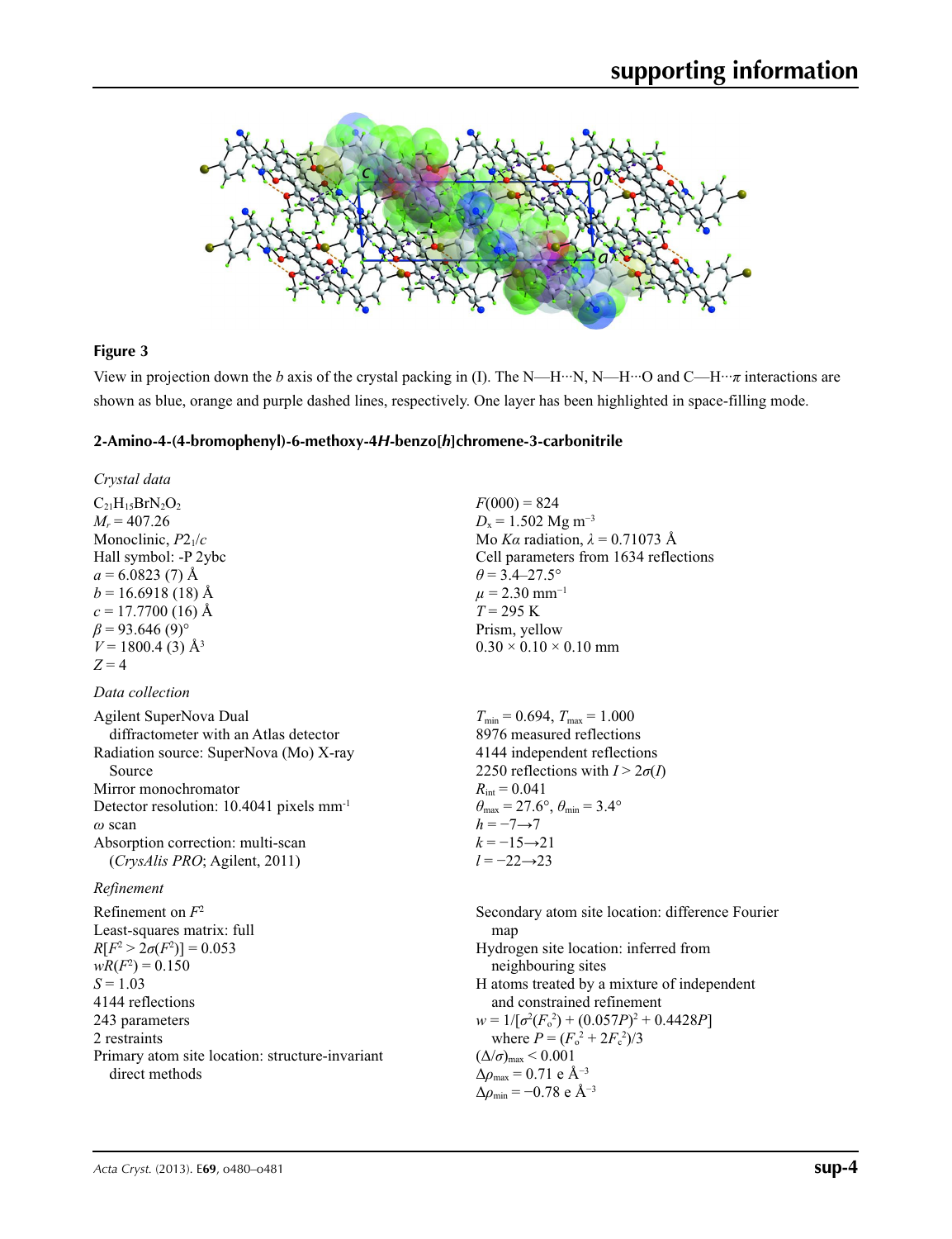#### *Special details*

**Geometry**. All s.u.'s (except the s.u. in the dihedral angle between two l.s. planes) are estimated using the full covariance matrix. The cell s.u.'s are taken into account individually in the estimation of s.u.'s in distances, angles and torsion angles; correlations between s.u.'s in cell parameters are only used when they are defined by crystal symmetry. An approximate (isotropic) treatment of cell s.u.'s is used for estimating s.u.'s involving l.s. planes.

**Refinement**. Refinement of  $F^2$  against ALL reflections. The weighted R-factor wR and goodness of fit *S* are based on  $F^2$ , conventional *R*-factors *R* are based on *F*, with *F* set to zero for negative *F*<sup>2</sup>. The threshold expression of  $F^2 > 2\sigma(F^2)$  is used only for calculating *R*-factors(gt) *etc*. and is not relevant to the choice of reflections for refinement. *R*-factors based on *F*<sup>2</sup> are statistically about twice as large as those based on *F*, and *R*- factors based on ALL data will be even larger.

|                   | $\boldsymbol{\chi}$ | $\mathcal{Y}$ | $\boldsymbol{Z}$ | $U_{\rm iso}$ */ $U_{\rm eq}$ |  |
|-------------------|---------------------|---------------|------------------|-------------------------------|--|
| Br1               | 0.16537(9)          | 0.98612(4)    | 0.33868(3)       | 0.0969(3)                     |  |
| O <sub>1</sub>    | 0.0181(4)           | 0.64654(15)   | 0.64437(13)      | 0.0504(6)                     |  |
| O2                | 0.1773(4)           | 0.92192(15)   | 0.81237(13)      | 0.0573(7)                     |  |
| N1                | 0.1307(6)           | 0.5382(2)     | 0.5848(2)        | 0.0582(8)                     |  |
| H1                | 0.207(7)            | 0.513(3)      | 0.552(2)         | $0.093(17)^*$                 |  |
| H2                | 0.008(4)            | 0.517(3)      | 0.598(3)         | $0.089(17)$ *                 |  |
| N2                | 0.6286(6)           | 0.5888(2)     | 0.50299(19)      | 0.0676(9)                     |  |
| C1                | 0.0644(5)           | 0.7191(2)     | 0.68158(16)      | 0.0393(8)                     |  |
| C2                | $-0.0802(5)$        | 0.73721(19)   | 0.73914(16)      | 0.0375(7)                     |  |
| C <sub>3</sub>    | $-0.2638(6)$        | 0.6894(2)     | 0.75334(18)      | 0.0453(8)                     |  |
| H <sub>3</sub>    | $-0.2931$           | 0.6437        | 0.7246           | $0.054*$                      |  |
| C4                | $-0.3989(6)$        | 0.7094(2)     | 0.80851(19)      | 0.0520(9)                     |  |
| H <sub>4</sub>    | $-0.5225$           | 0.6783        | 0.8160           | $0.062*$                      |  |
| C <sub>5</sub>    | $-0.3531(6)$        | 0.7762(2)     | 0.8539(2)        | 0.0547(10)                    |  |
| H <sub>5</sub>    | $-0.4446$           | 0.7887        | 0.8922           | $0.066*$                      |  |
| C6                | $-0.1753(6)$        | 0.8235(2)     | 0.84260(18)      | 0.0500(9)                     |  |
| H <sub>6</sub>    | $-0.1447$           | 0.8672        | 0.8741           | $0.060*$                      |  |
| C7                | $-0.0360(5)$        | 0.8068(2)     | 0.78307(17)      | 0.0405(8)                     |  |
| C8                | 0.1447(6)           | 0.8565(2)     | 0.76620(17)      | 0.0430(8)                     |  |
| C9                | 0.2710(5)           | 0.8382(2)     | 0.70790(18)      | 0.0446(8)                     |  |
| H9                | 0.3847              | 0.8725        | 0.6964           | $0.054*$                      |  |
| C10               | 0.2321(5)           | 0.7680(2)     | 0.66466(16)      | 0.0390(7)                     |  |
| C11               | 0.3774(5)           | 0.7476(2)     | 0.60075(17)      | 0.0411(8)                     |  |
| H11               | 0.5311              | 0.7556        | 0.6192           | $0.049*$                      |  |
| C12               | 0.3481(5)           | 0.6601(2)     | 0.58086(17)      | 0.0419(8)                     |  |
| C13               | 0.1747(6)           | 0.6157(2)     | 0.60137(18)      | 0.0455(8)                     |  |
| C14               | 0.3613(7)           | 0.9720(2)     | 0.8004(2)        | 0.0635(11)                    |  |
| H <sub>14</sub> A | 0.3620              | 1.0166        | 0.8345           | $0.095*$                      |  |
| H14B              | 0.3509              | 0.9913        | 0.7494           | $0.095*$                      |  |
| H14C              | 0.4949              | 0.9419        | 0.8092           | $0.095*$                      |  |
| C15               | 0.5037(6)           | 0.6215(2)     | 0.53744(19)      | 0.0479(9)                     |  |
| C16               | 0.3287(5)           | 0.8045(2)     | 0.53448(17)      | 0.0409(8)                     |  |
| C17               | 0.1278(6)           | 0.8030(3)     | 0.4940(2)        | 0.0577(10)                    |  |
| H17               | 0.0232              | 0.7651        | 0.5058           | $0.069*$                      |  |
| C18               | 0.0789(6)           | 0.8566(3)     | 0.4364(2)        | 0.0627(11)                    |  |

*Fractional atomic coordinates and isotropic or equivalent isotropic displacement parameters (Å2 )*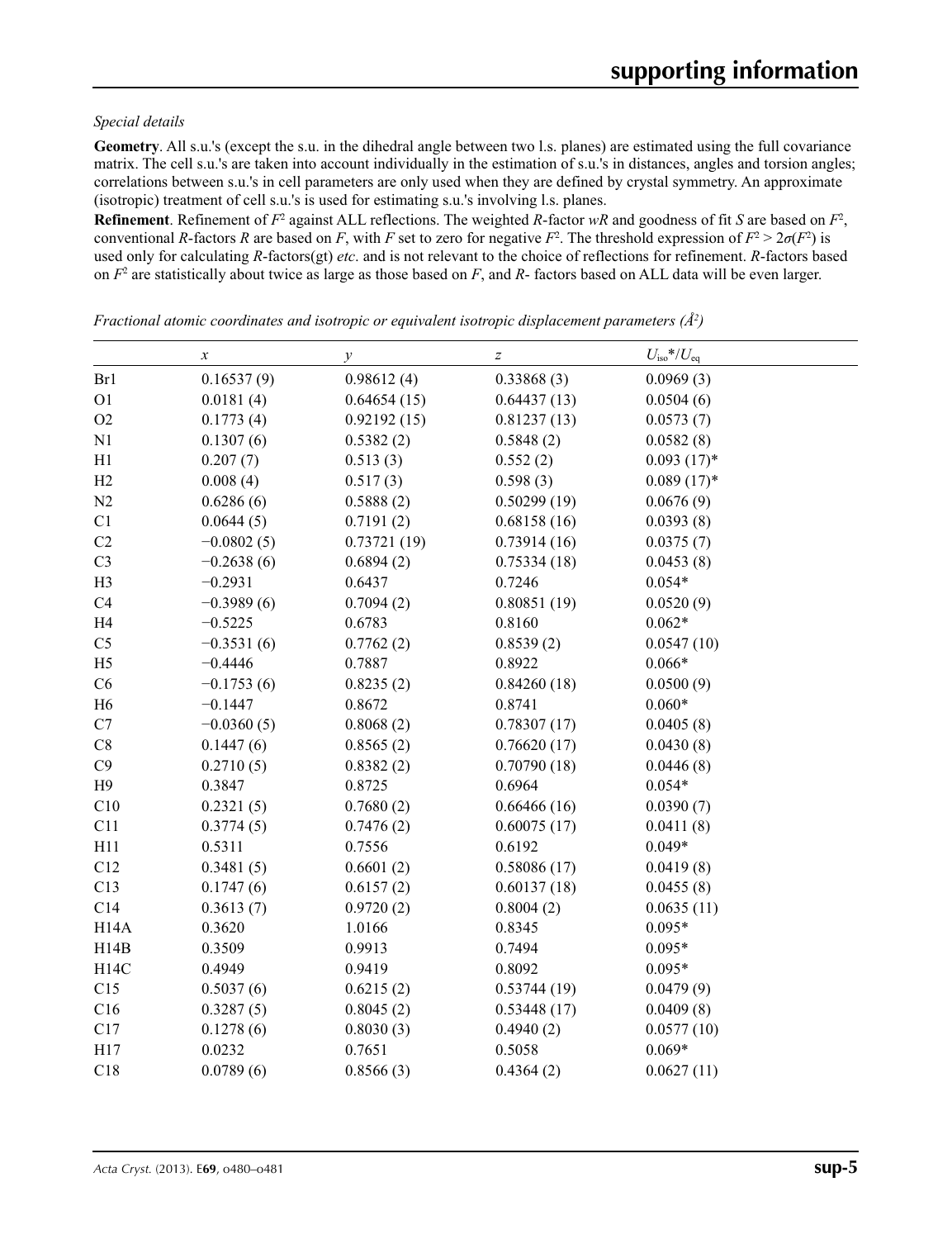| $-0.0580$ | 0.8551    | 0.4100 | $0.075*$                                |
|-----------|-----------|--------|-----------------------------------------|
| 0.2331(7) | 0.9121(2) |        | 0.0549(10)                              |
| 0.4365(6) | 0.9136(2) |        | 0.0581(10)                              |
| 0.5421    | 0.9504    | 0.4423 | $0.070*$                                |
| 0.4832(6) | 0.8596(2) |        | 0.0505(9)                               |
| 0.6214    | 0.8606    | 0.5394 | $0.061*$                                |
|           |           |        | 0.41810(19)<br>0.4556(2)<br>0.51378(19) |

*Atomic displacement parameters (Å2 )*

|                | $U^{11}$   | $U^{22}$   | $U^{33}$   | $U^{12}$      | $U^{13}$      | $U^{23}$      |
|----------------|------------|------------|------------|---------------|---------------|---------------|
| Br1            | 0.1155(5)  | 0.0841(4)  | 0.0888(4)  | $-0.0019(3)$  | $-0.0114(3)$  | 0.0431(3)     |
| O <sub>1</sub> | 0.0523(13) | 0.0429(15) | 0.0572(13) | $-0.0032(11)$ | 0.0139(11)    | $-0.0239(12)$ |
| O2             | 0.0760(17) | 0.0383(15) | 0.0578(14) | $-0.0057(13)$ | 0.0074(12)    | $-0.0170(12)$ |
| N1             | 0.063(2)   | 0.0407(19) | 0.073(2)   | $-0.0020(17)$ | 0.0213(18)    | $-0.0202(17)$ |
| N2             | 0.079(2)   | 0.054(2)   | 0.073(2)   | 0.0104(19)    | 0.0324(18)    | 0.0012(18)    |
| C1             | 0.0484(19) | 0.0320(18) | 0.0372(16) | 0.0036(15)    | 0.0016(15)    | $-0.0055(14)$ |
| C <sub>2</sub> | 0.0478(18) | 0.0313(17) | 0.0333(15) | 0.0080(15)    | 0.0011(14)    | $-0.0027(14)$ |
| C <sub>3</sub> | 0.056(2)   | 0.0330(19) | 0.0466(19) | 0.0026(16)    | 0.0040(16)    | 0.0014(16)    |
| C4             | 0.056(2)   | 0.049(2)   | 0.053(2)   | 0.0027(18)    | 0.0115(18)    | 0.0047(18)    |
| C <sub>5</sub> | 0.066(2)   | 0.050(2)   | 0.050(2)   | 0.008(2)      | 0.0177(18)    | $-0.0008(18)$ |
| C6             | 0.070(2)   | 0.039(2)   | 0.0417(18) | 0.0098(19)    | 0.0078(17)    | $-0.0074(16)$ |
| C7             | 0.0516(19) | 0.0335(18) | 0.0361(16) | 0.0076(16)    | $-0.0003(15)$ | 0.0001(14)    |
| C8             | 0.057(2)   | 0.0304(18) | 0.0404(17) | 0.0094(16)    | $-0.0021(16)$ | $-0.0060(15)$ |
| C9             | 0.0510(19) | 0.0344(19) | 0.0482(19) | 0.0006(16)    | 0.0011(16)    | $-0.0017(15)$ |
| C10            | 0.0486(18) | 0.0333(18) | 0.0353(16) | 0.0043(16)    | 0.0041(14)    | $-0.0009(14)$ |
| C11            | 0.0445(18) | 0.040(2)   | 0.0390(17) | 0.0029(16)    | 0.0023(14)    | $-0.0008(15)$ |
| C12            | 0.0511(19) | 0.0356(19) | 0.0397(17) | 0.0065(16)    | 0.0087(15)    | 0.0006(15)    |
| C13            | 0.056(2)   | 0.041(2)   | 0.0400(17) | 0.0097(18)    | 0.0032(16)    | $-0.0114(16)$ |
| C14            | 0.066(2)   | 0.041(2)   | 0.083(3)   | $-0.005(2)$   | 0.000(2)      | $-0.016(2)$   |
| C15            | 0.063(2)   | 0.037(2)   | 0.0444(18) | 0.0100(18)    | 0.0124(17)    | 0.0034(16)    |
| C16            | 0.0457(18) | 0.0371(19) | 0.0399(17) | 0.0018(16)    | 0.0032(15)    | $-0.0047(15)$ |
| C17            | 0.052(2)   | 0.062(3)   | 0.059(2)   | $-0.0083(19)$ | $-0.0018(18)$ | 0.013(2)      |
| C18            | 0.057(2)   | 0.071(3)   | 0.059(2)   | $-0.005(2)$   | $-0.0058(19)$ | 0.015(2)      |
| C19            | 0.076(3)   | 0.043(2)   | 0.0458(19) | 0.004(2)      | $-0.0022(19)$ | 0.0060(17)    |
| C20            | 0.066(2)   | 0.047(2)   | 0.062(2)   | $-0.014(2)$   | 0.008(2)      | 0.0042(19)    |
| C21            | 0.051(2)   | 0.047(2)   | 0.053(2)   | $-0.0032(18)$ | $-0.0037(17)$ | $-0.0006(18)$ |

*Geometric parameters (Å, º)*

| $Br1-C19$  | 1.901(3)  | $C8-C9$     | 1.363(5) |  |
|------------|-----------|-------------|----------|--|
| $O1 - C13$ | 1.360(4)  | $C9 - C10$  | 1.413(4) |  |
| $O1 - C1$  | 1.399(4)  | $C9 - H9$   | 0.9300   |  |
| $O2 - C8$  | 1.372(4)  | $C10 - C11$ | 1.521(4) |  |
| $O2 - C14$ | 1.423(5)  | $C11 - C12$ | 1.510(5) |  |
| $N1 - C13$ | 1.349(5)  | $C11-C16$   | 1.528(4) |  |
| $N1-H1$    | 0.877(10) | $C11 - H11$ | 0.9800   |  |
| $N1 - H2$  | 0.874(10) | $C12-C13$   | 1.357(5) |  |
| $N2$ —C15  | 1.144(4)  | $C12-C15$   | 1.414(5) |  |
|            |           |             |          |  |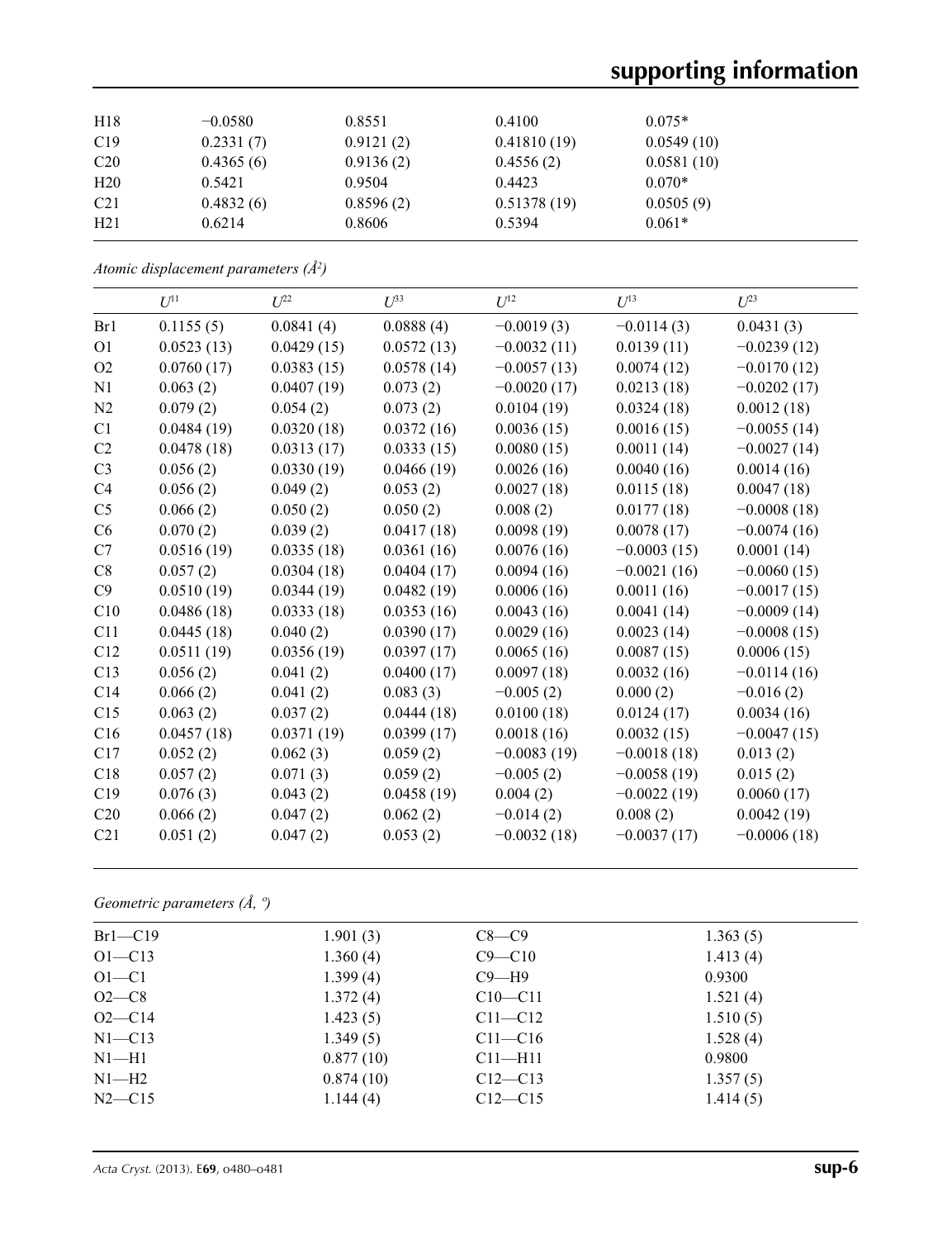| $C1 - C10$       | 1.355(5) | $C14 - H14A$      | 0.9600   |
|------------------|----------|-------------------|----------|
| $C1 - C2$        | 1.423(4) | $C14 - H14B$      | 0.9600   |
| $C2-C3$          | 1.408(5) | C14-H14C          | 0.9600   |
| $C2-C7$          | 1.416(4) | $C16 - C17$       | 1.378(5) |
| $C3-C4$          | 1.360(5) | $C16 - C21$       | 1.382(5) |
| $C3-H3$          | 0.9300   | $C17 - C18$       | 1.378(5) |
| $C4 - C5$        | 1.395(5) | $C17 - H17$       | 0.9300   |
| $C4 - H4$        | 0.9300   | $C18 - C19$       | 1.372(5) |
| $C5-C6$          | 1.364(5) | $C18 - H18$       | 0.9300   |
| $C5 - H5$        | 0.9300   | $C19 - C20$       | 1.368(5) |
| $C6 - C7$        | 1.424(5) | $C20-C21$         | 1.387(5) |
|                  |          | $C20 - H20$       |          |
| $C6 - H6$        | 0.9300   |                   | 0.9300   |
| $C7-C8$          | 1.424(5) | $C21 - H21$       | 0.9300   |
| $C13 - 01 - C1$  | 117.8(3) | $C12-C11-C16$     | 114.0(3) |
| $C8 - O2 - C14$  | 117.6(3) | $C10-C11-C16$     | 110.1(3) |
| $C13 - N1 - H1$  | 120(3)   | $C12 - C11 - H11$ | 107.8    |
| $C13-M1-H2$      | 120(3)   | $C10-C11-H11$     | 107.8    |
| $H1 - N1 - H2$   | 118(5)   | $C16 - C11 - H11$ | 107.8    |
| $C10-C1-01$      | 123.2(3) | $C13 - C12 - C15$ | 117.1(3) |
| $C10-C1-C2$      | 122.6(3) | $C13 - C12 - C11$ | 123.2(3) |
| $O1 - C1 - C2$   | 114.1(3) | $C15 - C12 - C11$ | 119.7(3) |
| $C3-C2-C7$       | 119.4(3) | $N1 - C13 - C12$  | 127.7(3) |
| $C3-C2-C1$       | 122.8(3) | $N1 - C13 - O1$   | 110.5(3) |
| $C7-C2-C1$       |          | $C12 - C13 - O1$  |          |
|                  | 117.8(3) |                   | 121.9(3) |
| $C4-C3-C2$       | 120.9(3) | $O2 - C14 - H14A$ | 109.5    |
| $C4-C3-H3$       | 119.6    | $O2 - C14 - H14B$ | 109.5    |
| $C2-C3-H3$       | 119.6    | H14A-C14-H14B     | 109.5    |
| $C3-C4-C5$       | 120.3(4) | O2-C14-H14C       | 109.5    |
| $C3-C4-H4$       | 119.8    | H14A-C14-H14C     | 109.5    |
| $C5-C4-H4$       | 119.8    | H14B-C14-H14C     | 109.5    |
| $C6-C5-C4$       | 120.6(3) | $N2 - C15 - C12$  | 178.6(4) |
| $C6-C5-H5$       | 119.7    | $C17 - C16 - C21$ | 117.9(3) |
| $C4-C5-H5$       | 119.7    | $C17 - C16 - C11$ | 120.8(3) |
| $C5-C6-C7$       | 120.7(3) | $C21 - C16 - C11$ | 121.2(3) |
| $C5-C6-H6$       | 119.7    | $C18 - C17 - C16$ | 121.2(4) |
| $C7-C6-H6$       | 119.7    | $C18 - C17 - H17$ | 119.4    |
| $C2-C7-C8$       | 119.0(3) | $C16 - C17 - H17$ | 119.4    |
| $C2-C7-C6$       | 118.0(3) | $C19 - C18 - C17$ | 119.8(3) |
| $C8 - C7 - C6$   | 123.1(3) | $C19 - C18 - H18$ | 120.1    |
| $C9 - C8 - O2$   | 124.5(3) | $C17 - C18 - H18$ | 120.1    |
| $C9 - C8 - C7$   | 120.6(3) | $C20-C19-C18$     | 120.5(3) |
| $O2-C8-C7$       | 114.9(3) | $C20 - C19 - Br1$ | 119.7(3) |
| $C8 - C9 - C10$  | 121.1(3) | $C18-C19-Br1$     | 119.7(3) |
| $C8-C9-H9$       | 119.5    | $C19 - C20 - C21$ | 119.1(4) |
| $C10-C9-H9$      | 119.5    | $C19 - C20 - H20$ | 120.4    |
| $C1 - C10 - C9$  | 118.8(3) | $C21 - C20 - H20$ | 120.4    |
| $C1 - C10 - C11$ | 120.8(3) | $C16 - C21 - C20$ | 121.4(3) |
|                  |          |                   |          |